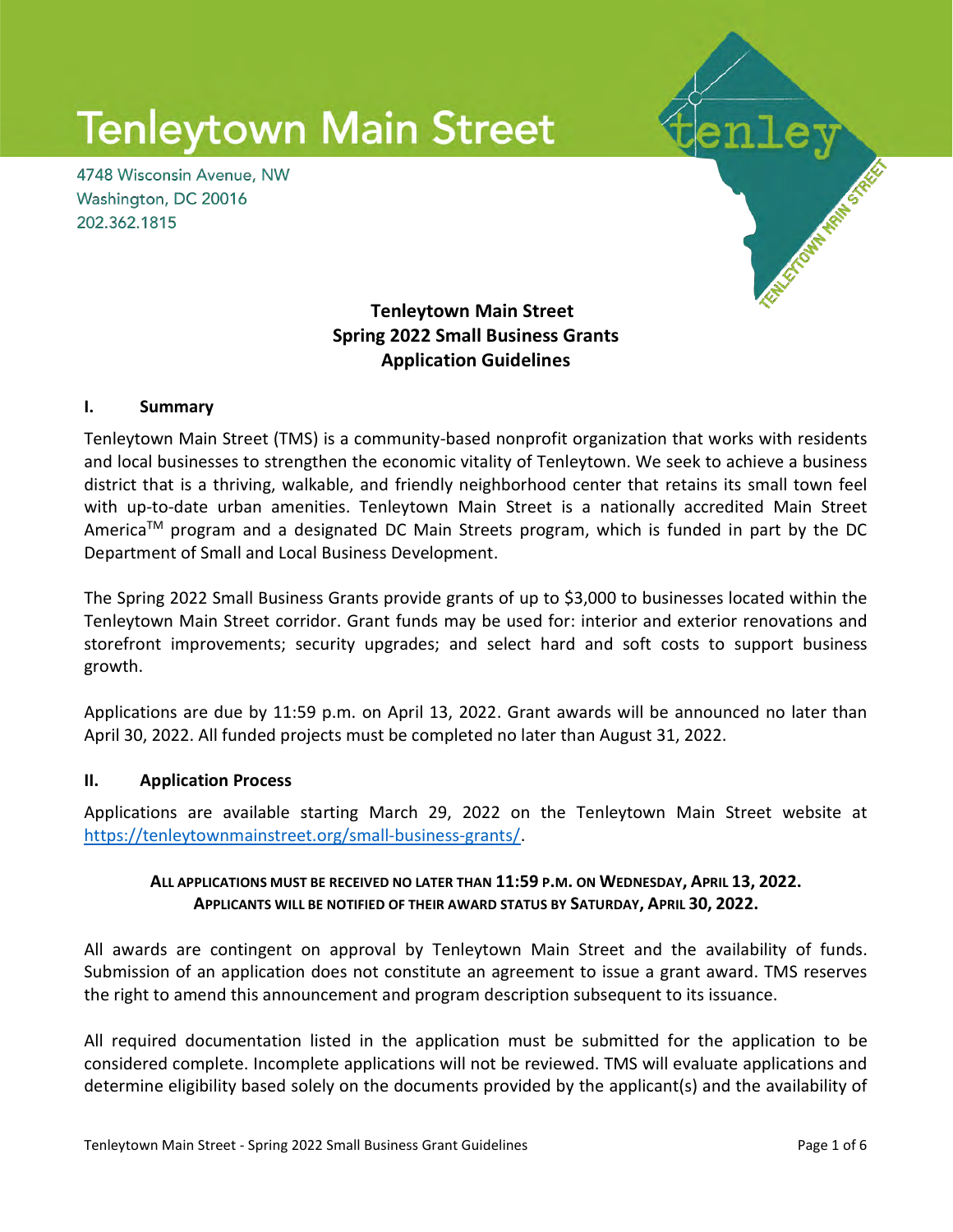funds. Information provided as a part of this grant application shall only be used in evaluating the proposed project. The information will not be made public nor shared with any government entity.

Applications should be submitted electronically via the online application form. To help businesses prepared their application, a copy of the application questions and required documentation is included at the end of this document. If an applicant is unable to submit their application electronically for any reason, they should contact Tenleytown Main Street by email at info@tenleytownmainstreet.org prior to the application deadline. TMS will make all reasonable accommodations for businesses unable to submit online.

#### III. Applicant Eligibility

To qualify for a grant, the applicant must:

- Be incorporated in the District of Columbia as demonstrated by a current DC business license.
- Be a for-profit entity; non-profit organizations are not eligible.
- Have a physical presence located within the boundaries of Tenleytown Main Street. A map of the TMS boundaries is included with these guidelines. Businesses can verify whether their business is within the boundaries by contacting Tenleytown Main Street. Businesses whose operations and/or sales transactions for the exchange of goods and services are conducted solely online are not eligible.
- Have at least 3 years left in their lease, verified by submitting a copy of the lease. For businesses that own their own property, they will need to provide proof of ownership.
- Have not received a Small Business Grant from Tenleytown Main Street within the last nine (9) months. Businesses that applied for, but did not receive, a Small Business Grant are eligible to apply.
- Submit a complete application and all required supporting materials by the deadline of April 13, 2022, at 11:59 p.m.

The following types of businesses are not eligible to receive grant funding:

- Adult entertainment
- Gas stations or automotive repair
- Banks or other financial services
- Home-based businesses
- National chains or regional chains with more than 5 locations
- Seasonal businesses
- Any organization that discriminates against individuals on the basis of race, color, religion, sex, national origin, age, marital status, personal appearance, sexual orientation, family responsibilities, political affiliation, physical handicap, or any other protected class under the DC Human Rights Act and/or any federal anti-discrimination statute or regulation
- Churches and nonprofit organizations
- District of Columbia government agencies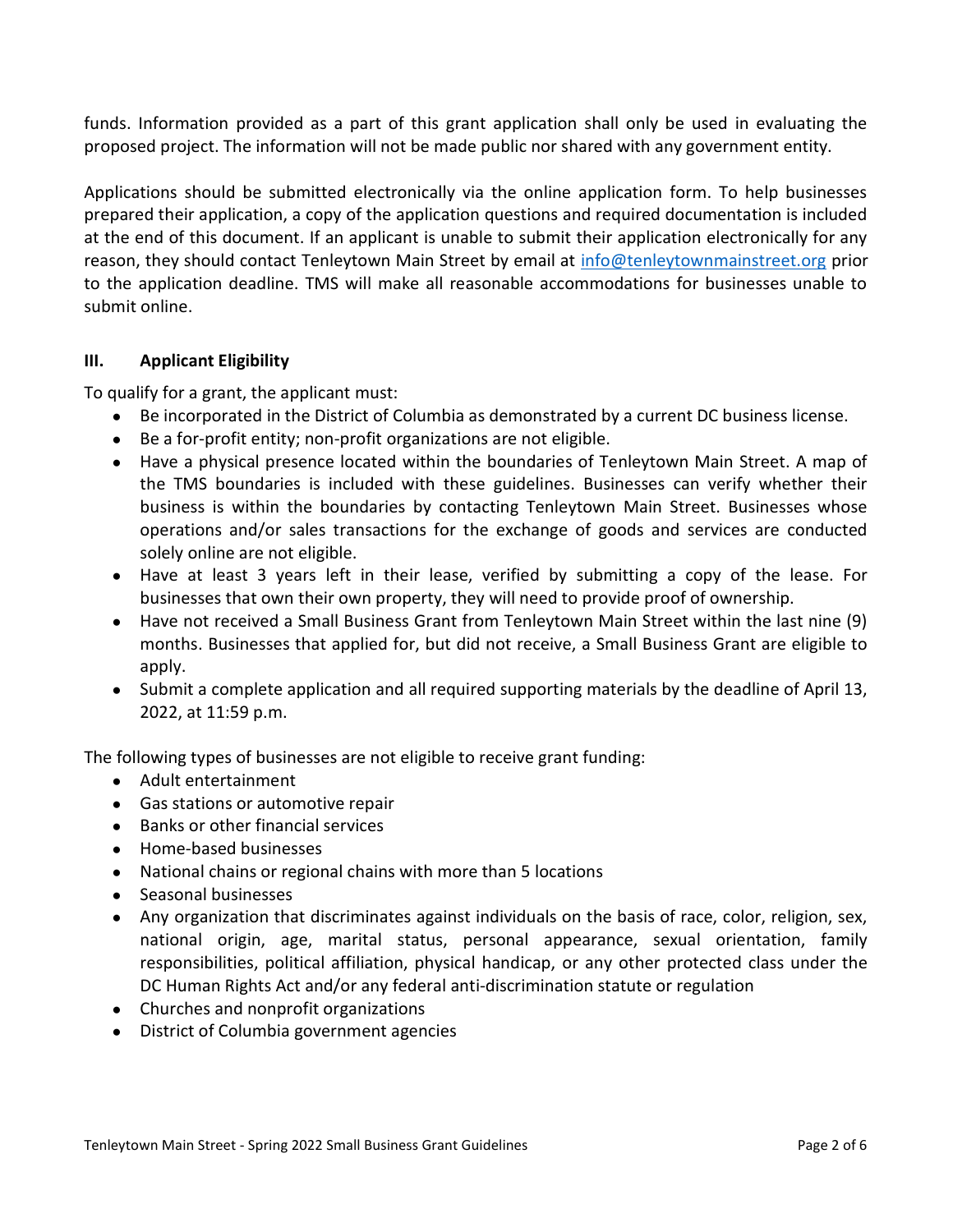## IV. Project Eligibility

Businesses that meet the eligibility criteria above may apply for a small business grant for the following:

- 1. Façade and storefront improvements, including repair or replacement of glass, woodwork, masonry, or other façade components; repair or replacement of doors and/or windows; exterior painting; exterior lighting for business signs or that is integral to the façade of the commercial building; equipment or furniture for a permitted sidewalk café or summer garden, including tents, chairs, tables, partitions, or signage.
- 2. Repair or installation of a canvas awning if there is demonstrated environmental or aesthetic need that makes an awning a better choice than a business sign. If there is no business sign, the awning must have the name of the business and street number imprinted on the canvas. Repair or installation of vinyl awnings is not permitted.
- 3. Signage, including signs, mounting brackets and other hardware, and/or window lettering. Sign text must include the business name; additional text must be approved by TMS. Currently, neon and light-box style signs are not eligible for funding. Interior signage is not eligible.
- 4. Security cameras, including installation and equipment. Applicants who receive funding for security systems must apply for the DC Private Security Camera Rebate Program to receive up to a \$750 rebate on equipment costs. Information on the rebate program is available online at https://ovsjg.dc.gov/page/private-security-camera-rebate-program Applicants should verify that their security equipment meets the rebate program's criteria. TMS can assist grant recipients in completing the rebate application.
- 5. Security upgrades, such as the purchase and installation of a monitored security system, exterior lighting, safety window film, or reinforced doors or locks. Exterior security improvements, as much as possible, should be consistent with good design principles and aesthetics.
- 6. Interior Improvements, which are primarily decorative, minor remodels, and permanent equipment. Examples include painting or repairing interior walls, floors, or ceilings; purchase, installation, or repair of retail storage or shelving; and/or purchase, installation, or repair of heavy equipment such as HVAC systems, refrigerators, stoves, dishwashers, or other permanent equipment necessary for running the business.
- 7. Business Development investments that promote sales growth, business expansion, the formation of strategic partnerships, or increased profitability. Examples of eligible expenses include: website development or upgrades, including up to 1-year of website hosting costs; ecommerce, including point-of-sale integration with online sales systems; and/or point-of-sale equipment or upgrades.

The small business grants may not be used for the following:

- design costs
- permit fees
- maintenance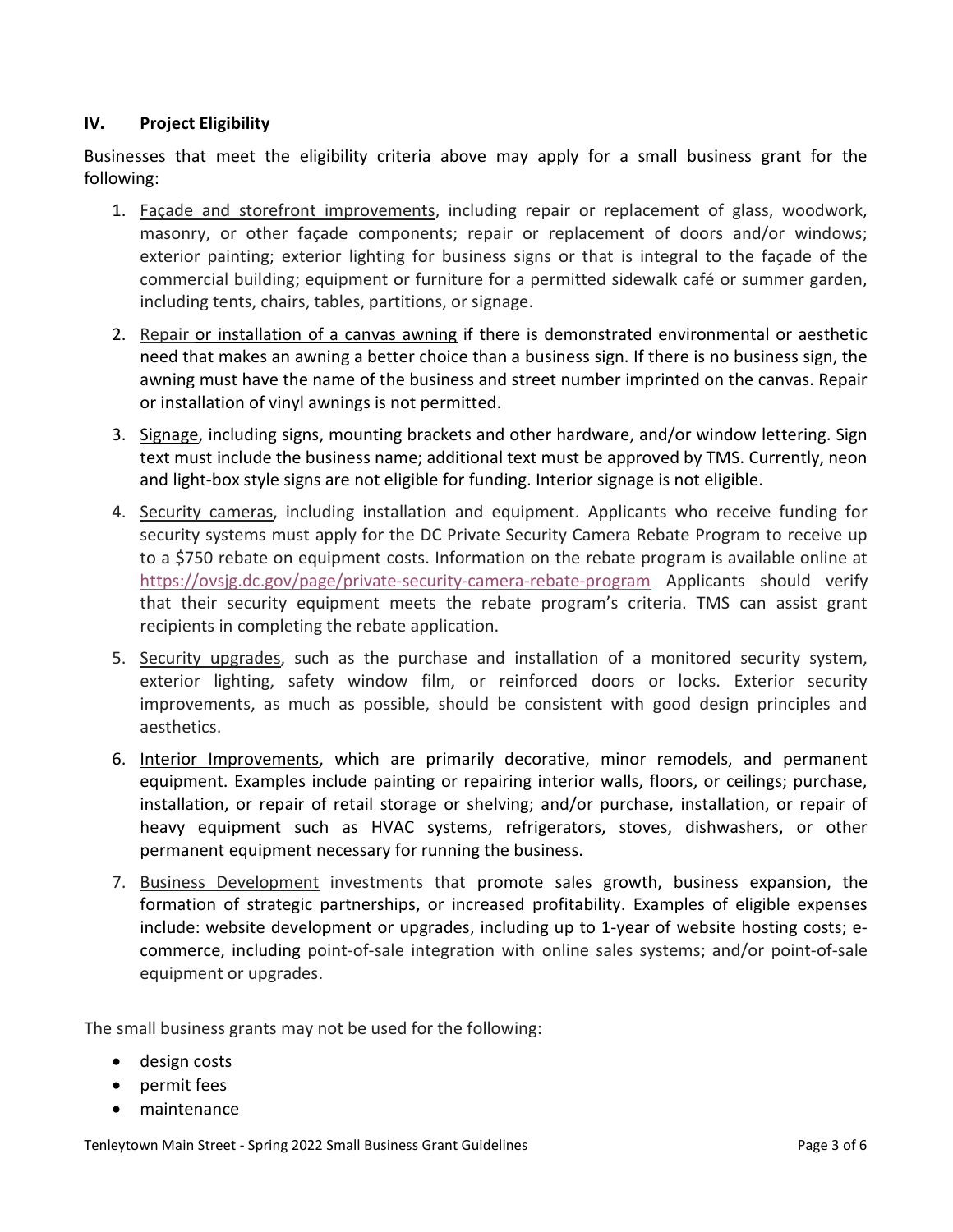- loan interest
- payment of past due bills
- reimbursements for expenses incurred for already completed projects
- any work that is not specified in the work order submitted with the application.

Each applicant and grant recipient is responsible for determining DC government permit and/or licensing requirements and obtaining required permissions prior to beginning any project funded through this program. Businesses proposing physical improvements to the business interior or exterior must provide a signed letter or support from the property owner with their application materials.

Businesses that receive a grant for façade or storefront improvements agree to allow TMS to install a small bronze plaque near their door stating that they have participated in the program, and agree to keep the plaque present for a minimum of 5 years. A sample image is included in this application packet.

Grant awards shall not exceed \$3,000 per business. Businesses with multiple locations within the Tenleytown Main Street boundaries may only submit one application.

#### V. Timeline

| March 29, 2022     | Spring 2022 TMS Small Business Grants Application released         |
|--------------------|--------------------------------------------------------------------|
| April 13, 2022     | Applications due by 11:59 p.m.                                     |
| By April 30, 2022  | Grant awards announced, and grant agreements sent to awardees      |
| By April 30, 2022  | Grant funds disbursed subject to receipt of signed grant agreement |
| By August 31, 2022 | Funded projects must be completed                                  |
|                    | By September 15, 2022 Grantee final reports submitted to TMS       |

All funds must be expended by August 31, 2022 and reported with documentation submitted to Tenleytown Main Street within 30 days of project completed and not later than September 15, 2022. Grantees shall submit a report to TMS that includes:

- 1. Brief description of completed project.
- 2. Copies of receipts, cancelled checks, and/or paid invoices for all grant expenditures.
- 3. If applicable: Before and After photos of improvements funded by the grant.
- 4. If applicable: Copies of any documents or materials developed with grant funds.

Any funds not expended as described in the grantee's agreement with TMS and/or not fully expended by August 31, 2022, must be returned to Tenleytown Main Street. Failure to comply with spending and reporting requirements may render a business ineligible to receive future funding.

#### VI. Contact Information

Businesses interested in learning more about the grant program or with questions about how to make storefront or other business improvements, may contact Tenleytown Main Street at 202-362-1815 or info@tenleytownmainstreet.org.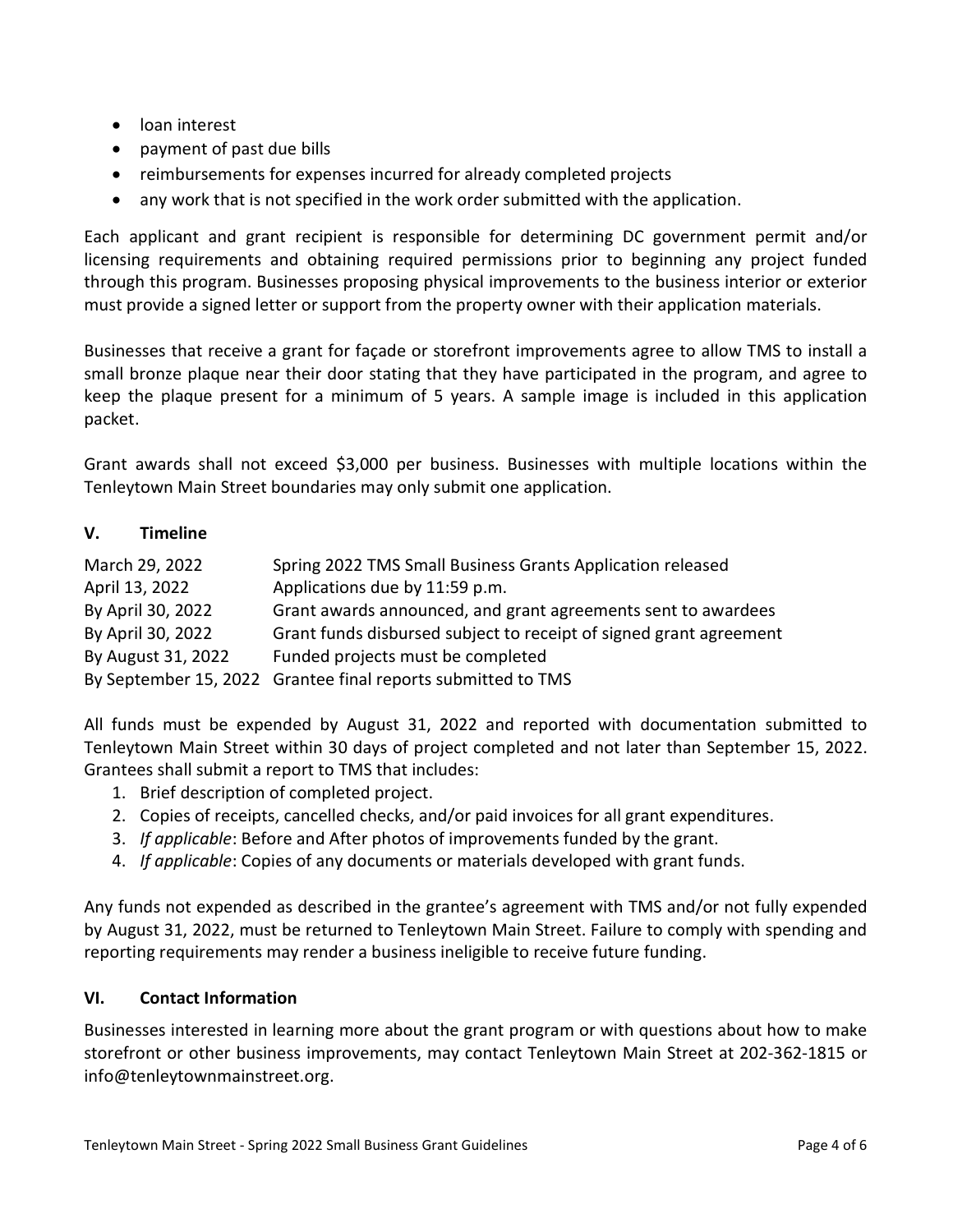### VII. Map of Tenleytown Main Street Business District

Businesses can verify whether their business is within the boundaries by contacting Tenleytown Main Street.

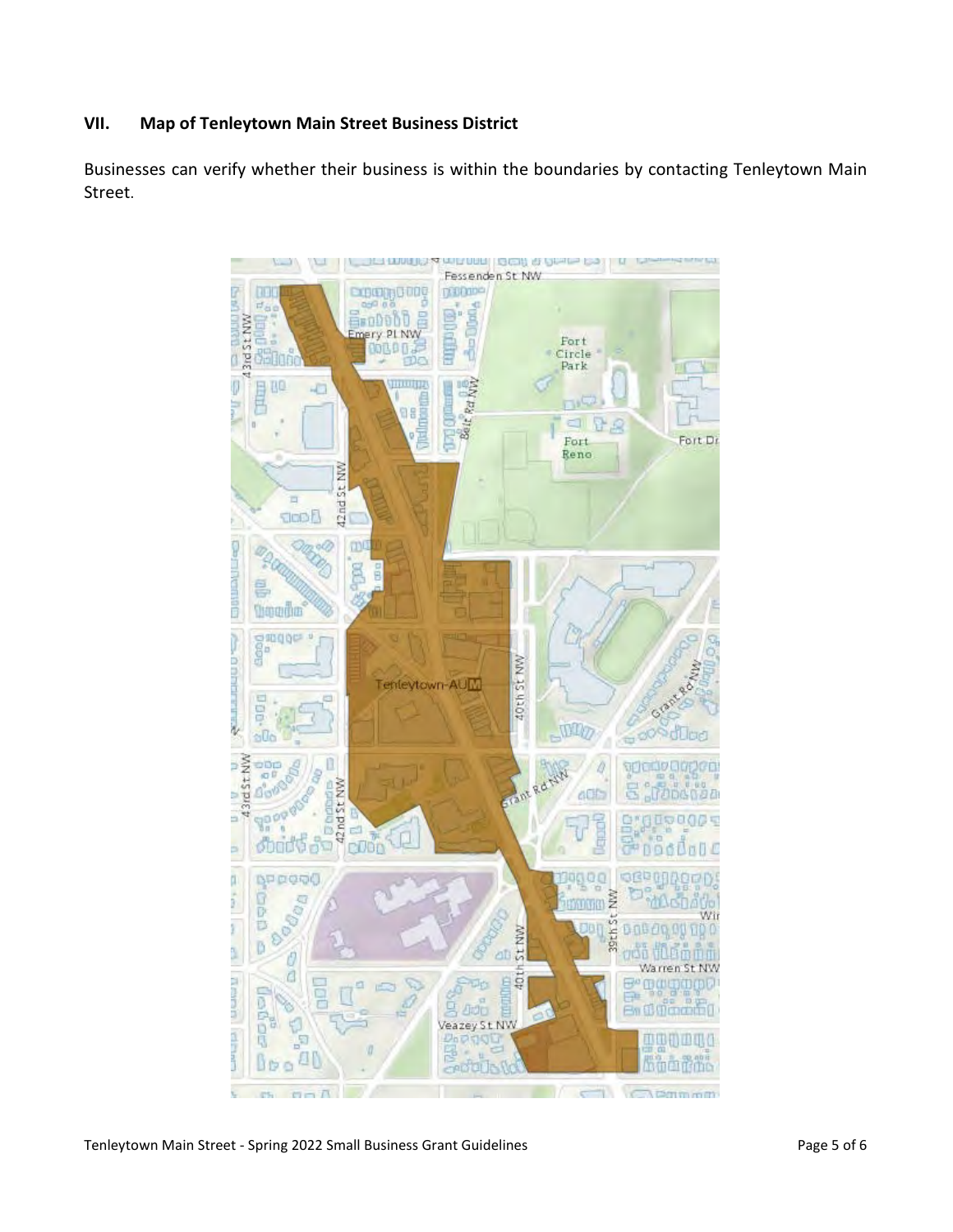# VIII. Sample acknowledgement plaque

Final design subject to change at the sole discretion of Tenleytown Main Street.

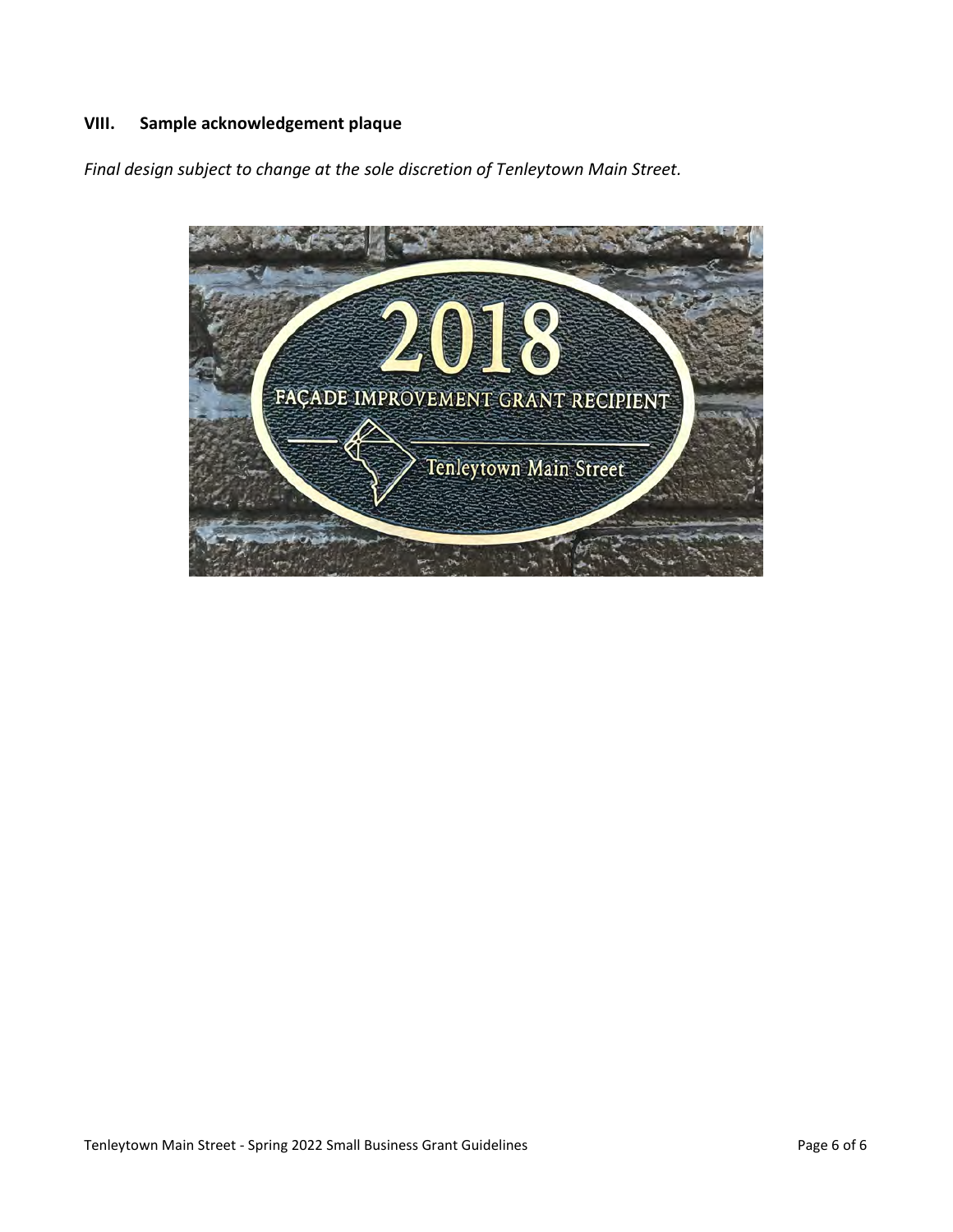|                                           | Tenleytown Main Street - Spring 2022 Small Business Grant Application                                   |
|-------------------------------------------|---------------------------------------------------------------------------------------------------------|
| Applicant information                     |                                                                                                         |
|                                           | * Primary Business Owner Contact Information                                                            |
| Name                                      |                                                                                                         |
| <b>Email Address</b>                      |                                                                                                         |
| <b>Phone Number</b><br>(xxx) xxx-xxxx     |                                                                                                         |
|                                           | Secondary Business Owner Contact Information (if applicable)                                            |
| <b>Name</b>                               |                                                                                                         |
| <b>Email Address</b>                      |                                                                                                         |
| <b>Phone Number</b><br>(xxx) xxx-xxxx     |                                                                                                         |
| * Legal Business Name                     |                                                                                                         |
| * Doing Business As (d/b/a or trade name) |                                                                                                         |
| Identification Number (EIN))              | * DC Business License Number (note: the DC Business License number is different from your Employer      |
| boundaries are eligible to apply.         | * Business Contact Information - Please note: only businesses located within the Tenleytown Main Street |
| <b>Address</b>                            |                                                                                                         |
| <b>Address 2</b>                          |                                                                                                         |
| Website                                   |                                                                                                         |
| <b>Social Media</b>                       |                                                                                                         |
| <b>Email Address</b>                      |                                                                                                         |
| <b>Phone Number</b><br>(xxx) xxx-xxxx     |                                                                                                         |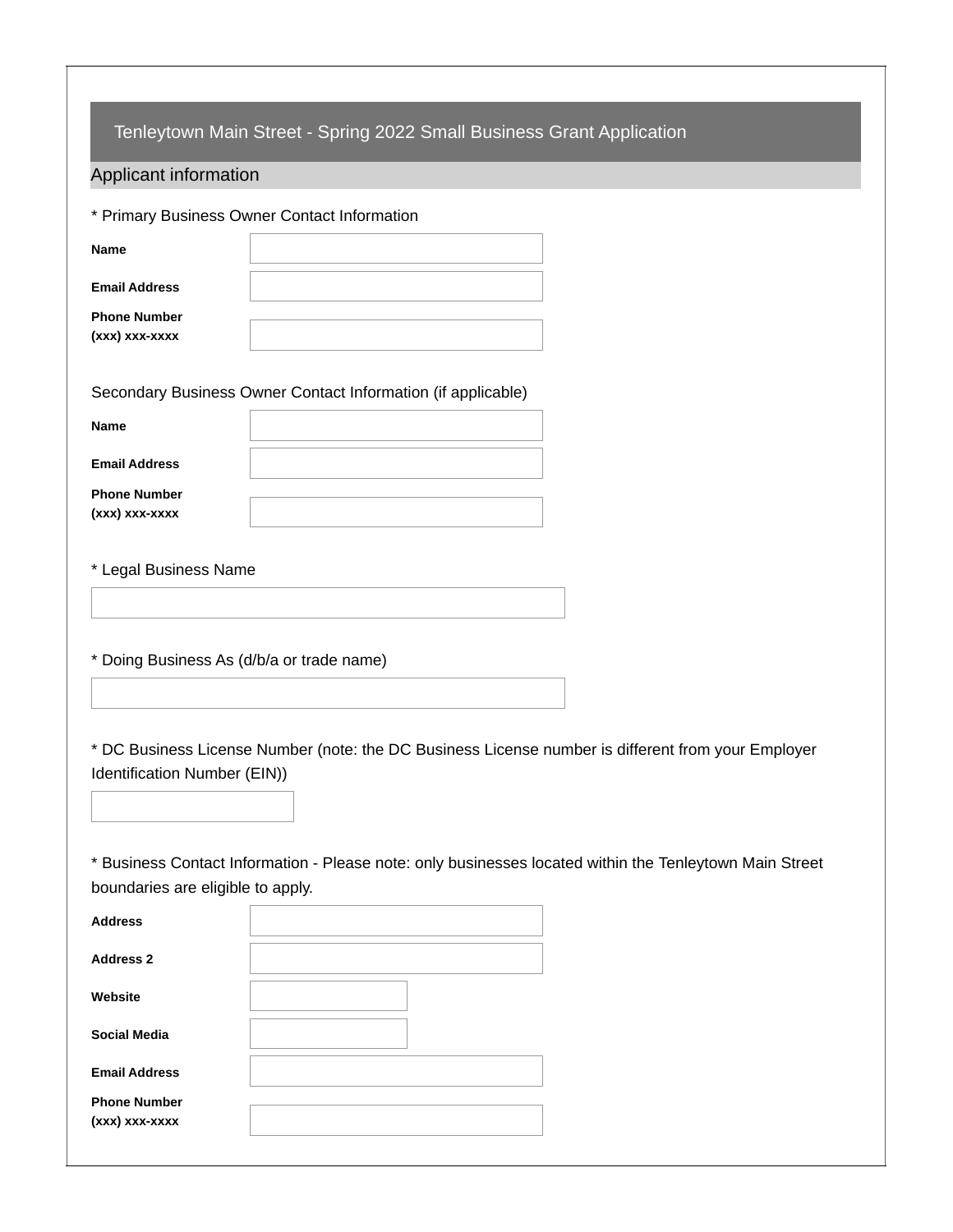| * Briefly describe type of business (retail, fitness, restaurant, etc.)                                                                                                                         |  |  |  |
|-------------------------------------------------------------------------------------------------------------------------------------------------------------------------------------------------|--|--|--|
|                                                                                                                                                                                                 |  |  |  |
| * Date Business Established                                                                                                                                                                     |  |  |  |
| Month                                                                                                                                                                                           |  |  |  |
| Year                                                                                                                                                                                            |  |  |  |
| * Number of years at current location                                                                                                                                                           |  |  |  |
|                                                                                                                                                                                                 |  |  |  |
| * Lease or ownership verification                                                                                                                                                               |  |  |  |
| Applicants are required to have at least three (3) years remaining in their business lease, verified by<br>submitting a copy of the lease. If you own your property, upload proof of ownership. |  |  |  |
| <b>Choose File</b><br><b>Choose File</b><br>No file chosen                                                                                                                                      |  |  |  |
| * Number of Full-Time Employees (30+ hours/week)                                                                                                                                                |  |  |  |
|                                                                                                                                                                                                 |  |  |  |
| * Number of Part-Time Employees (less than 30 hours/week)                                                                                                                                       |  |  |  |
|                                                                                                                                                                                                 |  |  |  |
|                                                                                                                                                                                                 |  |  |  |
|                                                                                                                                                                                                 |  |  |  |
|                                                                                                                                                                                                 |  |  |  |
|                                                                                                                                                                                                 |  |  |  |
|                                                                                                                                                                                                 |  |  |  |
|                                                                                                                                                                                                 |  |  |  |
|                                                                                                                                                                                                 |  |  |  |
|                                                                                                                                                                                                 |  |  |  |
|                                                                                                                                                                                                 |  |  |  |
|                                                                                                                                                                                                 |  |  |  |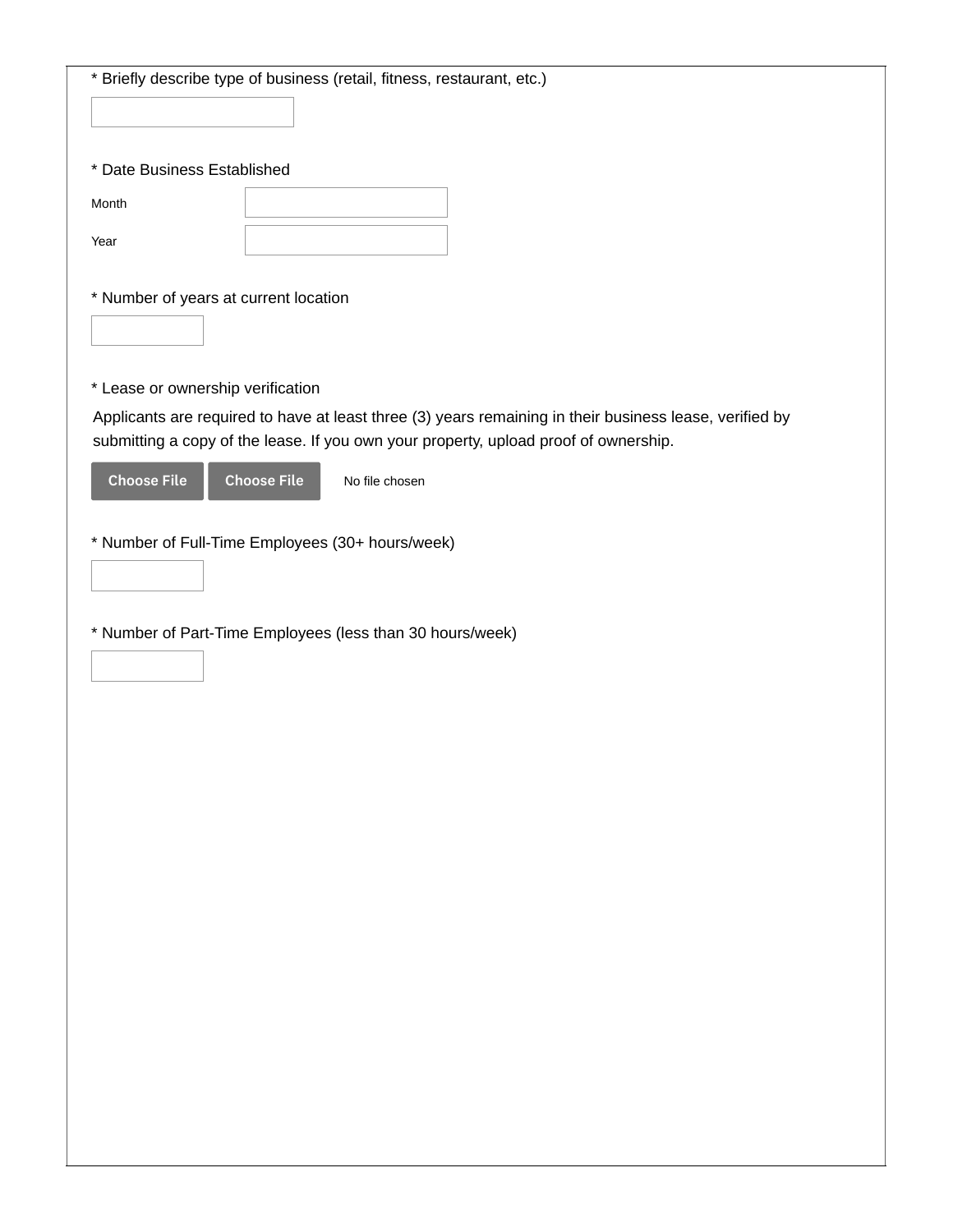| <b>Project Description</b> |                                                                                                                                                                   |
|----------------------------|-------------------------------------------------------------------------------------------------------------------------------------------------------------------|
|                            | This section pertains to the proposed project activities for which the applicant seeks funding. Please<br>provide detailed and complete answers to each question. |
|                            | * Project type for which funding is requested. Select all that apply. Refer to the application guidelines for<br>descriptions of each category.                   |
|                            | Façade and storefront improvements                                                                                                                                |
|                            | Repair or installation of a canvas awning                                                                                                                         |
| Signage                    |                                                                                                                                                                   |
|                            | Security Cameras                                                                                                                                                  |
|                            | Security Upgrades or Repairs                                                                                                                                      |
|                            | Interior Improvements                                                                                                                                             |
|                            | <b>Business Development or Operation Improvements</b>                                                                                                             |
|                            |                                                                                                                                                                   |
| max.                       | * How will the proposed project support your business and benefit the Tenleytown community? 500 words                                                             |
|                            |                                                                                                                                                                   |
|                            | * Describe how you will implement the project, including the timeline, use of contractors, obtaining permits,<br>and other relevant details. 500 words max.       |
|                            |                                                                                                                                                                   |
|                            |                                                                                                                                                                   |
|                            | * Requested grant amount (not to exceed \$3,000)                                                                                                                  |

\* Total project budget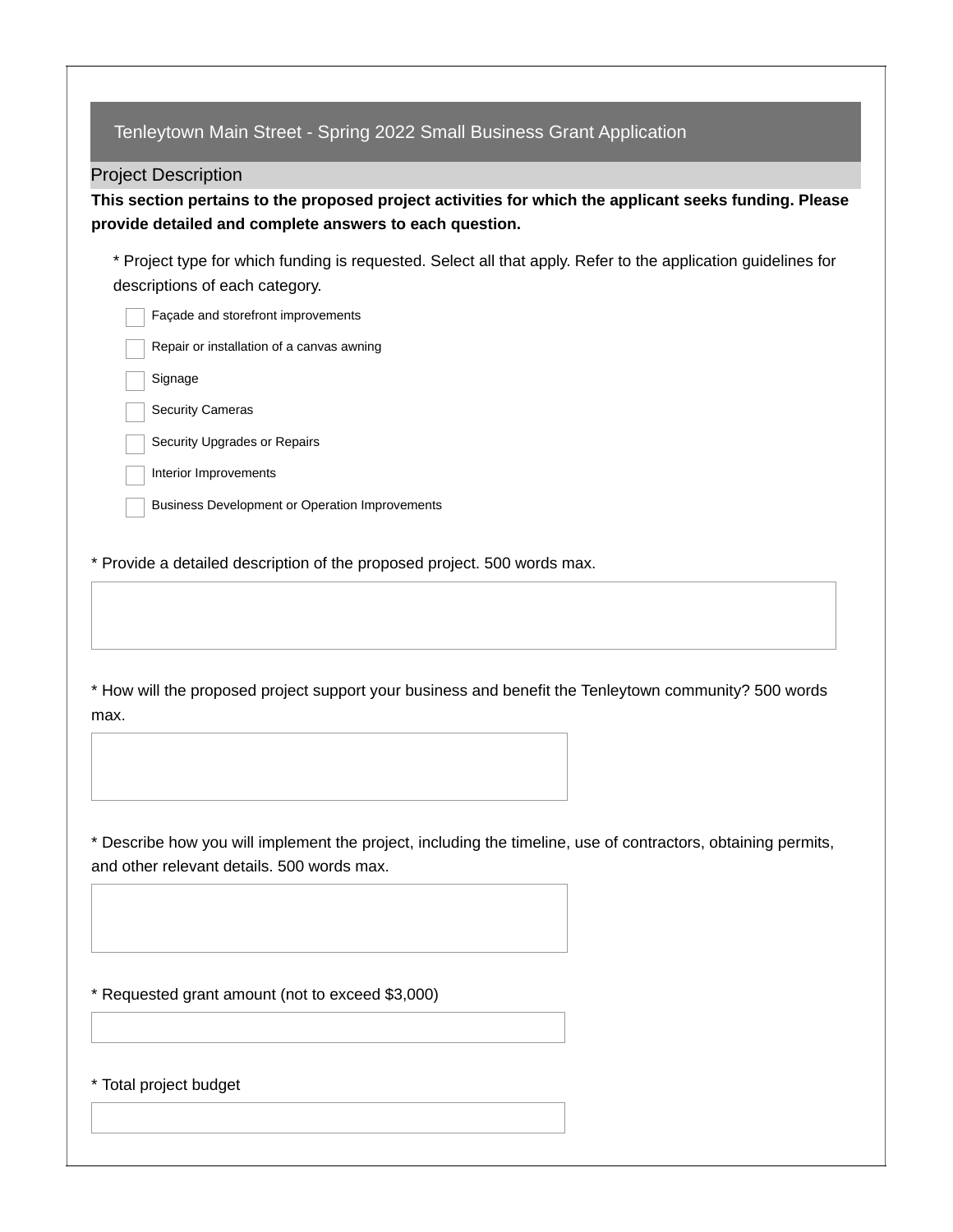\* Project Budget

Upload an itemized budget for the proposed project, including materials, labor, installation, etc. Each line of the budget should list the item, item costs, and a brief narrative explanation of the costs. If the total project cost exceeds the Small Business Grant request, identify the expected source of additional funding (e.g. loan, another grant, business operating funds, etc.). If you have a cost estimate or proposal from a vendor, please include that with your summary budget.

No file chosen Choose File Choose File

\* Other Grants: Since March 2020, have you received any of the following District of Columbia grants? If so, please indicated the grant amount. If not, please enter 0 in the text box.

| <b>Streatery Winter Ready</b><br>Grant        |  |
|-----------------------------------------------|--|
| <b>Small Business Resiliency</b><br>Fund      |  |
| Legacy Grant                                  |  |
| <b>Robust Retail Grant</b>                    |  |
| <b>Great Streets Grant</b>                    |  |
| <b>Bridge Fund Grant</b>                      |  |
| <b>Small Business Recovery</b><br>Microgrants |  |
| <b>TMS Small Business Grant</b>               |  |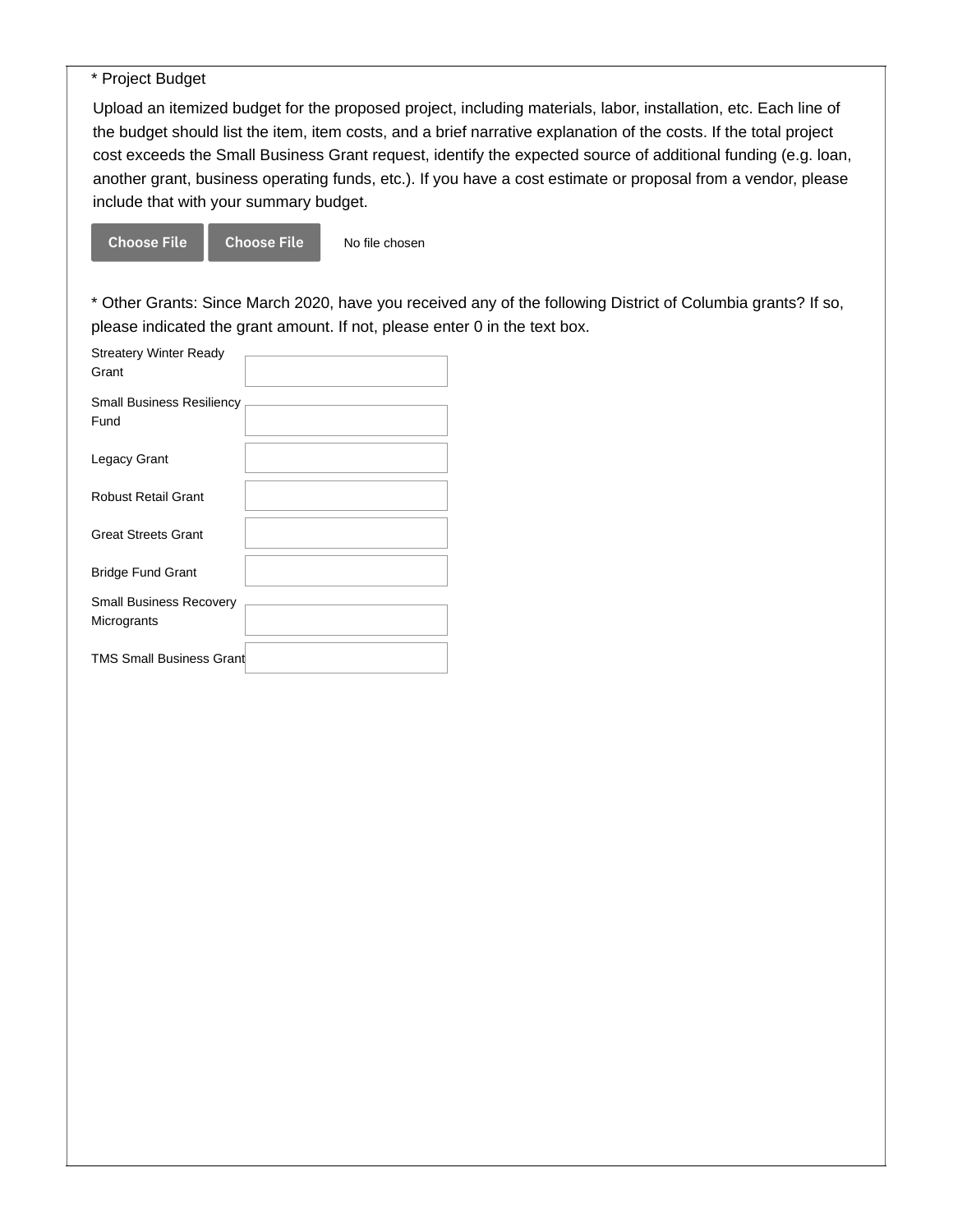# Tenleytown Main Street - Spring 2022 Small Business Grant Application

Additional documentation

#### **Upload the required documents referenced below.**

\* Certificate of Good Standing

Issued by the DC Department of Consumer and Regulatory Affairs (DCRA) and dated after October 1, 2021. You may obtain the certificate at https://corponline.dcra.dc.gov/Account.aspx/LogOn



#### \* IRS W-9 Form

Upload a completed and signed W-9 form for your business. A copy of the form is available at https://www.irs.gov/pub/irs-pdf/fw9.pdf



Property owner letter of support

If proposing physical improvements to the business interior or exterior, provide a signed letter of support/approval from the property owner for the proposed improvements. This includes renovations, equipment installation, signage, awnings, and/or security cameras. Your application for interior or exterior improvements will not be considered unless a letter of support is provided.



#### Drawings or renderings

For any proposed interior or exterior improvements, provide a drawing, rendering, or image of the proposed changes. This includes renovations, equipment installation, signage, awnings, and/or security cameras. Your application for interior or exterior improvements will not be considered complete unless drawings or renderings are provided.



For any proposed interior or exterior improvements, provide a photograph of the existing condition. Your application for interior or exterior improvements will not be considered complete unless photographs are provided.

No file chosen Choose File Choose File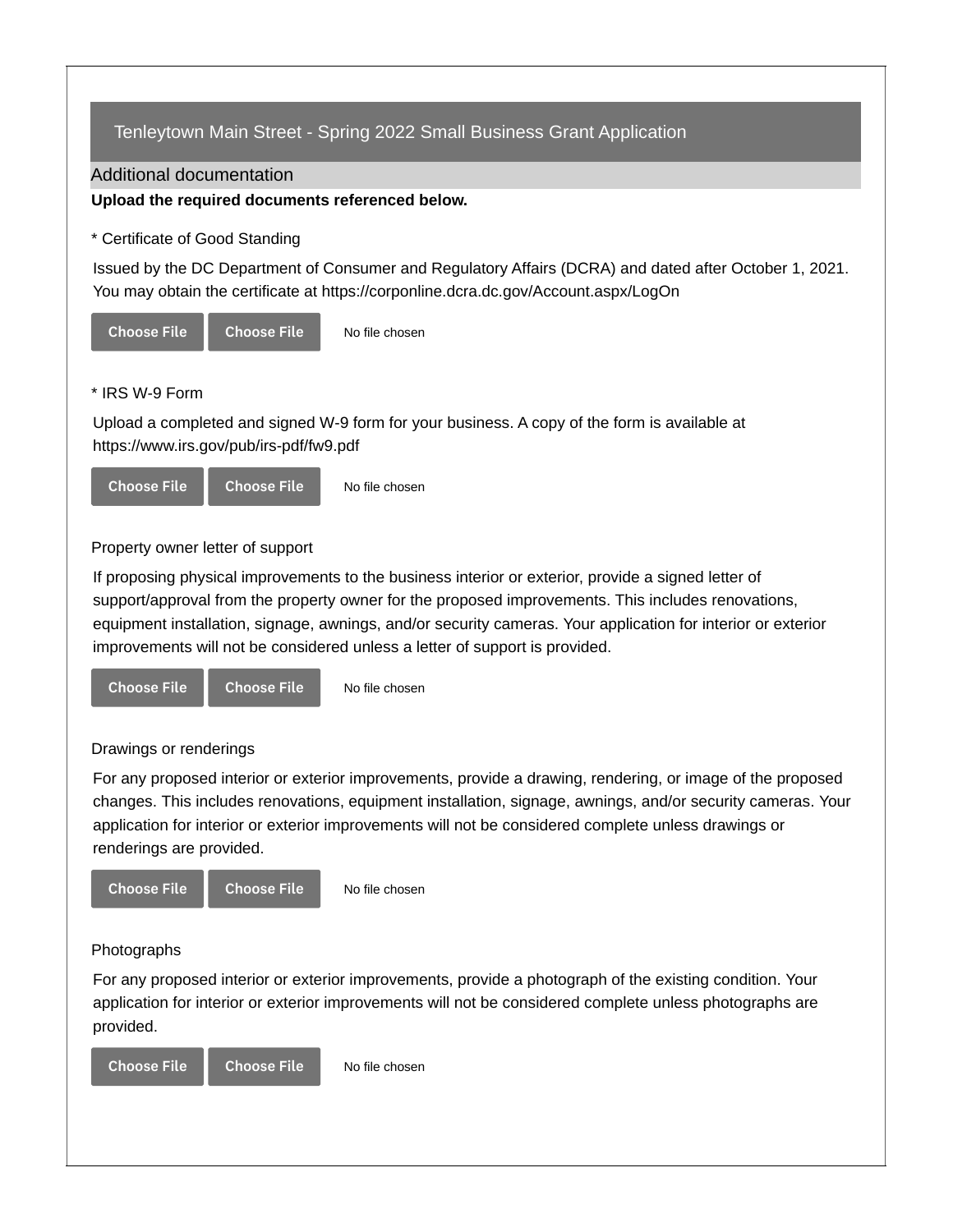## Permits

If you have already obtained permits for the proposed project, please provide copies of the permits. Permits are not required for the application, but will be required before an award can be made.

Choose File Choose File

No file chosen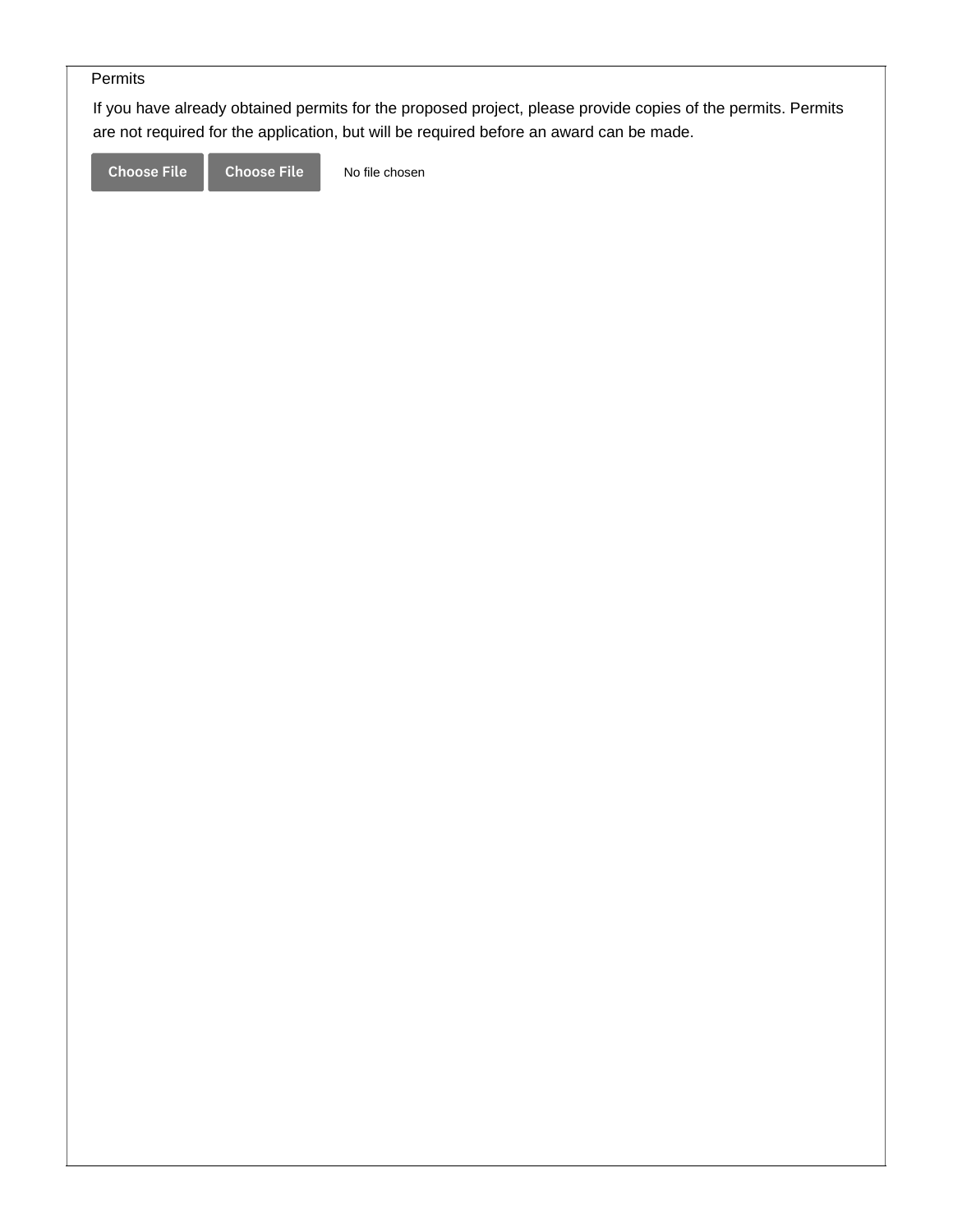| Tenleytown Main Street - Spring 2022 Small Business Grant Application                                               |                                  |  |  |  |  |
|---------------------------------------------------------------------------------------------------------------------|----------------------------------|--|--|--|--|
| Applicant - Demographic Information                                                                                 |                                  |  |  |  |  |
| Information provided in this section is optional and will not be considered in evaluating the grant<br>application. |                                  |  |  |  |  |
|                                                                                                                     |                                  |  |  |  |  |
| Race - please check any that apply<br>American Indian/Alaska Native                                                 | Native Hawaiian/Pacific Islander |  |  |  |  |
| Asian                                                                                                               | White                            |  |  |  |  |
| Black/African American                                                                                              |                                  |  |  |  |  |
| Other (please specify)                                                                                              |                                  |  |  |  |  |
|                                                                                                                     |                                  |  |  |  |  |
|                                                                                                                     |                                  |  |  |  |  |
|                                                                                                                     |                                  |  |  |  |  |
| Are you of Hispanic, Latinx, or Spanish origin?                                                                     |                                  |  |  |  |  |
| Yes                                                                                                                 |                                  |  |  |  |  |
| No                                                                                                                  |                                  |  |  |  |  |
| Prefer not to answer                                                                                                |                                  |  |  |  |  |
| Gender                                                                                                              |                                  |  |  |  |  |
| Female                                                                                                              |                                  |  |  |  |  |
| Male                                                                                                                |                                  |  |  |  |  |
| Nonbinary                                                                                                           |                                  |  |  |  |  |
| Other                                                                                                               |                                  |  |  |  |  |
| Prefer not to answer                                                                                                |                                  |  |  |  |  |
|                                                                                                                     |                                  |  |  |  |  |
| Are you legally disabled?                                                                                           |                                  |  |  |  |  |
| Yes                                                                                                                 |                                  |  |  |  |  |
| No                                                                                                                  |                                  |  |  |  |  |
|                                                                                                                     |                                  |  |  |  |  |
| Military status (if applicable)                                                                                     |                                  |  |  |  |  |
| <b>Active Duty</b>                                                                                                  |                                  |  |  |  |  |
| Disabled Veteran                                                                                                    |                                  |  |  |  |  |
| Reserve/National Guard                                                                                              |                                  |  |  |  |  |
| Veteran                                                                                                             |                                  |  |  |  |  |
|                                                                                                                     |                                  |  |  |  |  |